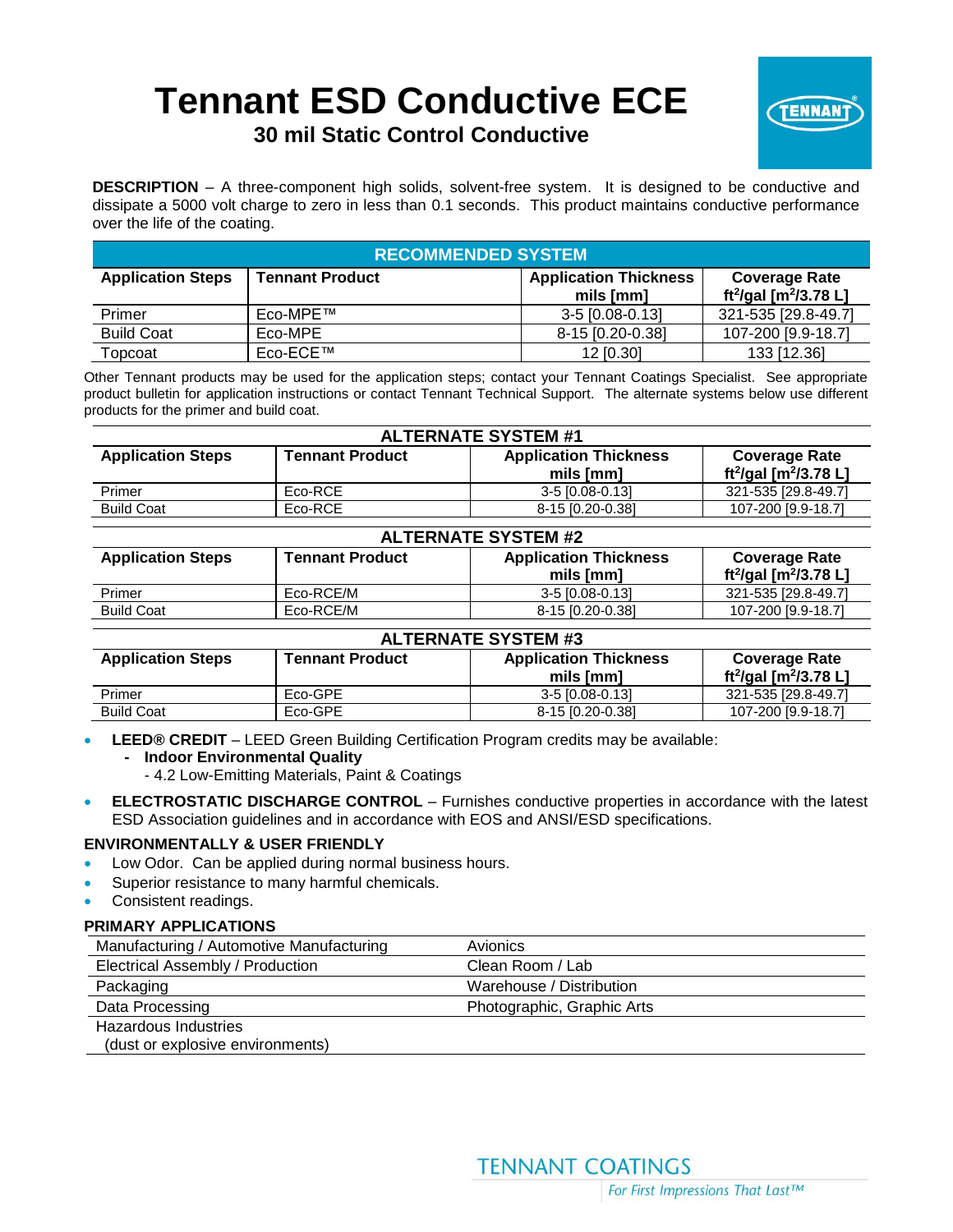| <b>SYSTEM PROPERTIES</b>                                                                                       |                                     |                                                              |  |  |  |
|----------------------------------------------------------------------------------------------------------------|-------------------------------------|--------------------------------------------------------------|--|--|--|
| <b>ELECTRICAL PROPERTIES</b>                                                                                   | <b>Test Method</b>                  | <b>Results</b>                                               |  |  |  |
| <b>Body Voltage Generation</b>                                                                                 | <b>ESD STM 97.2</b>                 | <15 volts                                                    |  |  |  |
| <b>Static Decay</b>                                                                                            | MIL-STD-3010 4046                   | 0.01 seconds                                                 |  |  |  |
| Surface Resistance<br>Point to Point / Point to Ground                                                         | EOS/ESD Assoc.<br>ANSI/ESD 7.1-2013 | 25,000-1,000,000 Ohms                                        |  |  |  |
| <b>MATERIAL PROPERTIES</b>                                                                                     | <b>Test Method</b>                  | <b>Results</b>                                               |  |  |  |
| <b>Abrasion Resistance</b><br>Taber Abraser CS-17 Taber Abrasion Wheel,<br>1,000 gram load, 1,000 revolutions. | <b>ASTM D4060</b>                   | 75 mg/loss                                                   |  |  |  |
| Adhesion to Concrete, psi [MPa]                                                                                | ASTM D4541                          | 450 [3.10] (concrete failed)                                 |  |  |  |
| Adhesion to Concrete, psi [MPa]                                                                                | ASTM D7234                          | 732 [4.48] (concrete failed)                                 |  |  |  |
| Coefficient of Friction - Wet Static, BOT 3000                                                                 | ANSI/NFSI B101.1                    | 0.85 (High Traction)                                         |  |  |  |
| Compressive Strength, psi [MPa] (epoxy)                                                                        | ASTM D695                           | 11,200 [77.22]                                               |  |  |  |
| Flexibility                                                                                                    | ASTM D522                           | $\frac{1}{4}$ " passes test                                  |  |  |  |
| Gloss 60 Degree                                                                                                | ASTM D523                           | $80^\circ$                                                   |  |  |  |
| <b>Impact Resistance</b>                                                                                       | ASTM D2794                          | 80 in.-Ibs. direct and reverse                               |  |  |  |
| Indentation                                                                                                    | MIL-D-3134                          | Passes                                                       |  |  |  |
| Shore D Hardness                                                                                               | ASTM D2240                          | 80                                                           |  |  |  |
| Tensile Strength, psi [MPa]                                                                                    | <b>ASTM D2370</b>                   | 6,000 [41.37]                                                |  |  |  |
| Percent Elongation                                                                                             | <b>ASTM D2370</b>                   | 5%                                                           |  |  |  |
| Volatile Organic Compound, VOC, lb/gal [g/L]                                                                   | ASTM D3960                          | <b>Eco-ECE</b><br>Eco-MPE<br>$A+B = 0.41$ [49]<br>1.55 [186] |  |  |  |
| Water Absorption (24-hour immersion)                                                                           | ASTM C413                           | 0.2% weight increase                                         |  |  |  |

Results are based on conditions at 77°F [25°C].

| <b>CHEMICAL RESISTANCE PROPERTIES</b> |       |  |                                            |       |
|---------------------------------------|-------|--|--------------------------------------------|-------|
| Eco-ECE                               | 1 Day |  |                                            | 1 Day |
| Acids, Inorganic                      |       |  | <b>Solvents (Ketones &amp; Esters)</b>     |       |
| 10% Hydrochloric Acid                 | E     |  | Methyl Ethyl Ketone (MEK)                  | P     |
| 10% Nitric Acid                       | E     |  | <b>Miscellaneous Chemicals / Solutions</b> |       |
| 10% Phosphoric Acid                   | F     |  | Ammonia                                    | E     |
| 10% Sulfuric Acid                     | E     |  | <b>Bleach</b>                              | E     |
| 25% Sulfuric Acid                     | F     |  | 10% Sugar Solution                         | E     |
| Acids, Organic                        |       |  | Tincture of Iodine                         | E, S  |
| 10% Acetic Acid                       | G     |  | <b>AFFF</b>                                | F     |
| 10% Citric Acid                       | F     |  | Water                                      | Е     |
| 10% Lactic Acid                       | F     |  |                                            |       |
| <b>Alkalies</b>                       |       |  |                                            |       |
| 50% Sodium Hydroxide                  | E     |  |                                            |       |
| <b>Solvents (Alcohols)</b>            |       |  |                                            |       |
| <b>Isopropyl Alcohol</b>              | F     |  |                                            |       |
| <b>Solvents (Aliphatic)</b>           |       |  |                                            |       |
| <b>Mineral Spirits</b>                | E     |  |                                            |       |

Results are based on a 1-day spot test. Coating cured 2 weeks prior to testing. Spot Test IAW ASTM D1308, Pencil Hardness Test IAW ASTM D3363.

Legend:<br>E - Excellent. No change in pencil hardness.

G – Good. 1-2 units change in pencil hardness. S - Stains

F – Fair. 3 units change in pencil hardness.

P – Poor. 4 or more units change in pencil hardness.

| <b>GENERAL PRODUCT INFORMATION</b>                                                                                          |                                                                         |                                        |  |  |
|-----------------------------------------------------------------------------------------------------------------------------|-------------------------------------------------------------------------|----------------------------------------|--|--|
| <b>STORAGE:</b>                                                                                                             | Materials should be stored indoors between 65°F [18°C] and 90°F [32°C]. |                                        |  |  |
| <b>SHELF LIFE:</b>                                                                                                          | One year from date of manufacture.                                      |                                        |  |  |
| <b>PACKAGING</b><br>Eco-MPE<br><b>Eco-ECE</b> (3.9 gallons including colorant)                                              |                                                                         |                                        |  |  |
| <b>OPTIONS / PART</b>                                                                                                       | 3.0 gallons (11.34 litres) / 370503                                     | 3.65 gallons (14.8 liters) / 9015214   |  |  |
| <b>NUMBERS:</b>                                                                                                             | 15.0 gallons (56.7 litres) / 370650                                     | $(2$ gallons-A, 1 gallon-B, 12 lbs.-C) |  |  |
|                                                                                                                             | Colorant (1 pint) / 9015216, 9015489, 9015496 or 9017511                |                                        |  |  |
| NOTE: The conductive filler is gray, so colors will appear darker and will not match other products with<br><b>OPTIONS:</b> |                                                                         |                                        |  |  |
| the same colorant: Some other colors can be achieved, but we strongly recommend the use of a gray                           |                                                                         |                                        |  |  |
| listed below.                                                                                                               |                                                                         |                                        |  |  |
| <b>Colors in Eco-MPE:</b> Use colorants (for primer--in parenthesis below) at a rate of one unit per 3-gallon               |                                                                         |                                        |  |  |
|                                                                                                                             | (11.34 litres) mix.                                                     |                                        |  |  |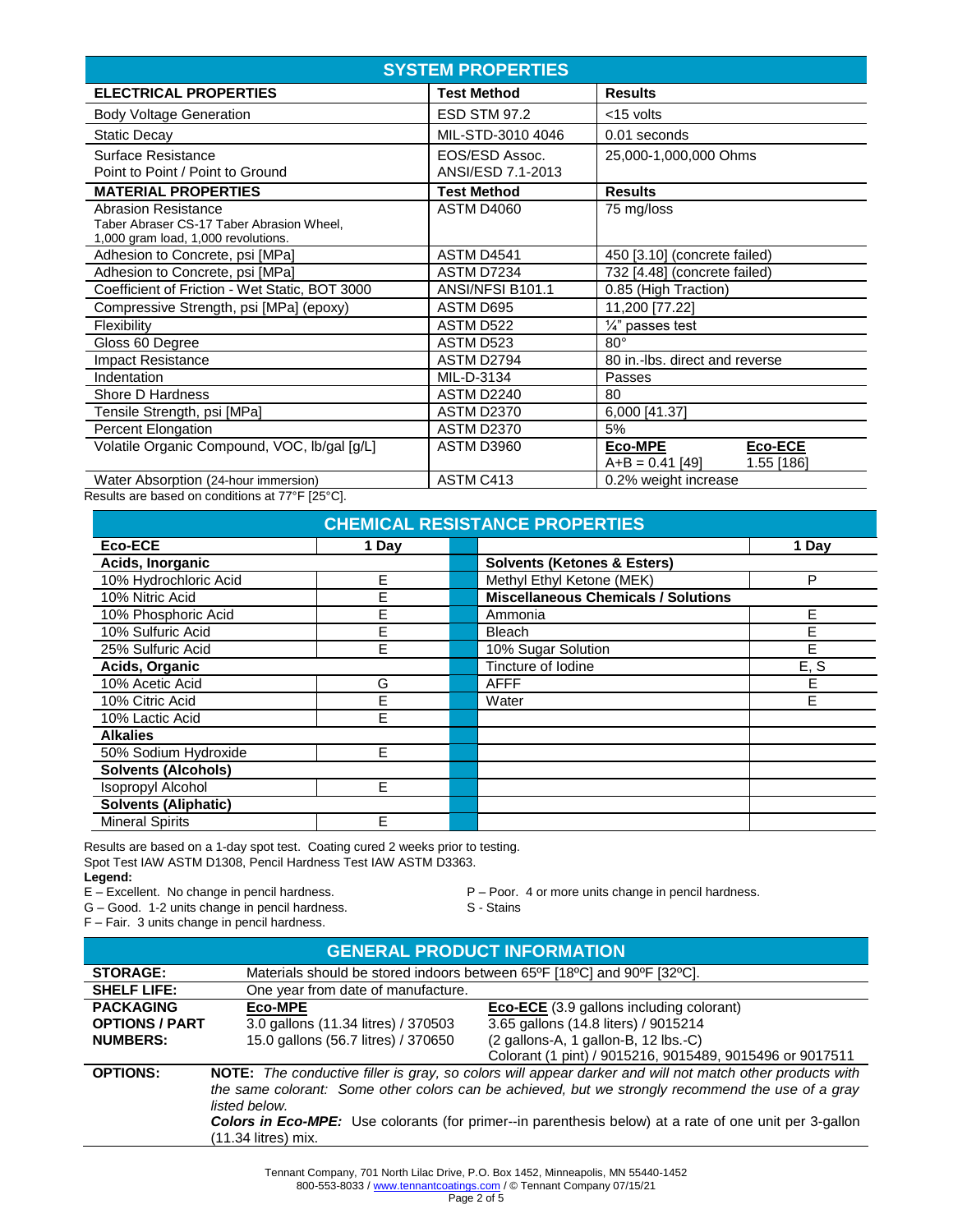*Colors in Eco-ECE:* Use 1 unit [0.47 litres] Misty Gray (Canada Gray), Heather Gray (Medium Gray), Slate Gray (Battleship Gray) or White (Canada Gray) per 3.6 gallon mix. **NOTE:** *Due to the gray filler, the use of White Colorant will not result in a white floor.*

**LIMITATIONS:** *Colors:* Colorant must be used in Eco-ECE.

*Hide:* The topcoat must be applied over a pigmented primer or existing coating of similar color to obtain color hide in Eco-ECE.

*Contamination (Fisheyes):* Product may fisheye if oil, silicones, mold release agents or other contaminants are present.

# **IMPORTANT: READ AND FOLLOW ALL PRECAUTIONS AND INSTRUCTIONS BEFORE PROCEEDING.**

# **PLEASE SEE SAFETY DATA SHEET (SDS) FOR SAFETY AND PRECAUTIONS. USE PRODUCT AS DIRECTED. KEEP OUT OF THE REACH OF CHILDREN.**

# **PRELIMINARY FLOOR INSPECTIONS**

**CHECK THE TEMPERATURE AND HUMIDITY:** Floor temperature and materials should be between 65°F (18°C) and 90°F (32°C). Humidity must be less than 80%. **DO NOT** coat unless floor temperature is more than five degrees over the current, local dew point.

**CHECK THE CONCRETE**: Concrete must be structurally sound and free of curing membrane, paint and/or other sealer. If you suspect that the concrete has been previously sealed, call Tennant Company Tech Support for further instructions.

**CHECK FOR MOISTURE:** Concrete must be dry before application of this floor coating material. Concrete moisture testing must occur. In-situ relative humidity testing is recommended. Readings must be below 75% relative internal concrete humidity. Test methods can be purchased at www.astm.org, see F2170, or follow manufacturer's instructions. If moisture issues are present, the use of a moisture mitigation system may be a consideration. Please call Tennant Company Technical Support for further information / instructions.

**NOTE:** Although moisture testing is critical, it is not a guarantee against future problems. This is especially true if there is no vapor barrier or the vapor barrier is not functioning properly and/or you suspect you may have concrete contamination. Additional testing may be necessary to determine the vapor barrier and any contamination.

| <b>APPLICATION EQUIPMENT</b>                                                                   |  |                                |  |  |
|------------------------------------------------------------------------------------------------|--|--------------------------------|--|--|
| Protective clothing                                                                            |  | Mohair Roller and Refill (18") |  |  |
| Jiffy® mixer blade [Tennant Part No. 08643-5]<br>(Registered trademark: Jiffy® Mixer Co. Inc.) |  | Roller assembly (18")          |  |  |
| Slow speed drill (500 rpm or less)                                                             |  | Disc machine                   |  |  |
| 18-24" (457.2-609.6 mm) Flat rubber squeegee                                                   |  | 60 grit sandpaper              |  |  |
| 18-24" 1/16" Notched rubber squeeqee                                                           |  | Dust Mask                      |  |  |
| Spiked shoes                                                                                   |  |                                |  |  |

**ASSEMBLE EQUIPMENT:** Due to the limited pot life of the material, all application equipment, etc. should be ready for immediate use. (Clean roller with tape to remove any residual lint.)

# **PREPARATION**

Detergent scrub and rinse with clean water to remove surface dirt, grease, oil and contaminants.

#### **THICK FILM APPLICATIONS (25 mils / 0.64 mm):**

*Steel Shot Blast:* Use magnetic broom to remove excess shot, sweep to remove large debris and vacuum to remove fine dust. *Diamond Grind:* Sweep to remove large debris and vacuum to remove fine dust.

JOINTS: Depending on the preference of the facility owner, joints may or may not be filled. If the joints are filled, non-moving joints, i.e. contraction or control joints, can be hard filled with thickened, 100% solids epoxy or with a semi-rigid joint filler such as Eco-PJF™ or Eco-EJF™. Construction joints less than one inch wide may also be filled with Eco-PJF. Isolation or expansion joints must be filled with a flexible material designed for this purpose.

# **APPLICATION - PRIMER - ECO-MPE**

A thin coat of primer will wet out concrete, help seal off concrete pores and minimize outgassing bubbles. Apply a tight coat of primer with a clean, flexible squeegee. Backrolling is not recommended. There should be no mil build over the high spots of the concrete. **NOTE:** *If faster cure times are required, use Eco-RCE or Eco-RCE/M.*

**COVERAGE RATE:** Much of this will soak into porous concrete. One gallon (3.78 litres) of Eco-MPE will cover:

535 ft<sup>2</sup> (49.7 m<sup>2</sup>) at 3 mils (0.08 mm) wet/dry film

400 ft<sup>2</sup> (37.2 m<sup>2</sup>) at 4 mils (0.10 mm) wet/dry film

321 ft<sup>2</sup> (29.8 m<sup>2</sup>) at 5 mils (0.13 mm) wet/dry film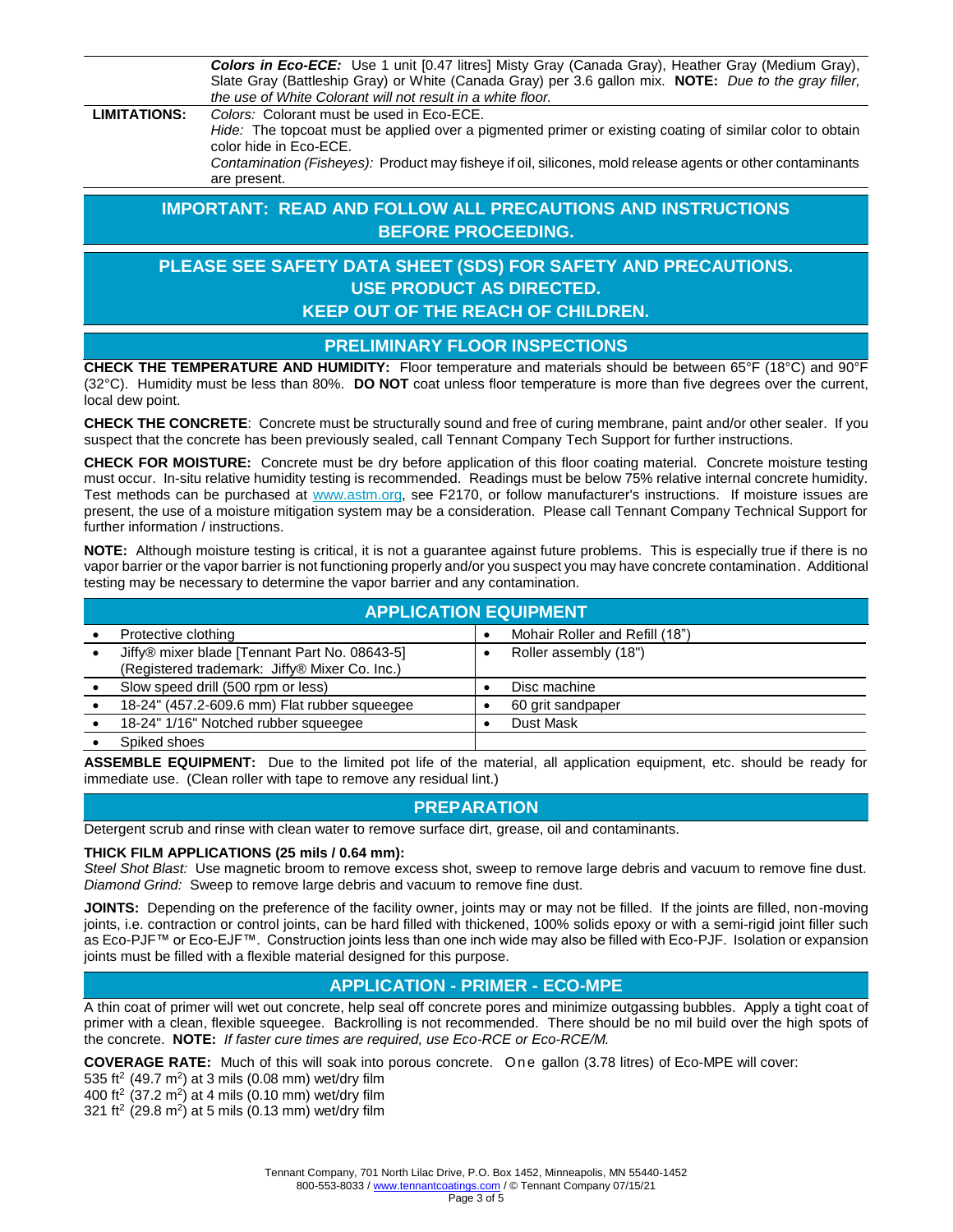**PREMIX PART A** using a Jiffy® mixer blade and slow speed drill. (This is required for both 3-gallon (11.34 litres) and full-filled 5-gallon (18.9 litres) units.) For full-filled 5 gallon pails (18.9 litres), pour out 2 gallons (7.56 litres) into a measuring container. Then, pour the measured Part A into a mixing pail.

**ADD ECO-MPE PART B TO PART A (3 GALLONS / 11.34 LITRES TOTAL MIX).** For full-filled 5-gallon pails (18.9 litres), pour out 1 gallon (3.78 litres) Part B into a measuring container that is separate from the one used with the Part A. Then, add the measured Part B to the Part A already in the mixing pail. *POTLIFE: Mix only enough material which can be applied within the*  work time (time between the addition of Part B to Part A and the completion of all application actions). Check the following chart *for work times at various temperatures. For smaller quantities, use 2 parts PART A to 1 part PART B by volume.* 

**APPROXIMATE WORK TIME (minutes) - °F (°C): 65 (18.3) 70 (21.1) 75 (23.9) 80 (26.7) 90 (32.2)** 40 30 25 20 15

**MIX FOR 2 MINUTES** using a Jiffy® mixer blade and slow speed drill. (Failure to do so could result in lower/diminished coating properties.)

**IMMEDIATELY POUR ALL OF THE MIXED MATERIAL** onto the floor in a single bead.

**PUSH THE FLAT SQUEEGEE** at an even speed with sufficient down pressure to apply the thinnest coat. **NOTE:** *The use of spiked shoes will allow freedom of movement on the wet floor.* **CAUTION:** *The surface will be slippery.*

**START THE SECOND AND REMAINING PASSES** by pushing material parallel to the first stroke. Hold the bead of material near the center of the bar. *NOTE: Eco-MPE applied thin may "bridge" holes and cracks momentarily before soaking in--make sure the previously squeegeed area is overlapped (halfway).*

**TO REDUCE OUTGASSING BUBBLES,** it is best to wait until the primer has set up enough to walk on before applying the build coat of Eco-MPE.

The primer must be coated within 24 hours at floor temperatures 65°F-90°F (18°C-32°C).

# **APPLICATION – BUILD COAT - ECO-MPE**

**COVERAGE RATE:** At least 8 mils (0.20 mm) on top of the primer are recommended for complete hide.

One gallon (3.78 litres) of Eco-MPE will cover:

200 ft<sup>2</sup> (18.6 m<sup>2</sup>) at 8 mils (0.20 mm) wet/dry film

133 ft<sup>2</sup> (12.4 m<sup>2</sup>) at 12 mils (0.30 mm) wet/dry film

107 ft<sup>2</sup> (9.9 m<sup>2</sup>) at 15 mils (0.38 mm) wet/dry film

**REPEAT STEPS** used for mixing and spreading of the primer coat.

**COLORS:** Premix Tennant Colorants to ensure uniform color. Colorant is added at the rate of 1 unit per 3-gallons (11.34 litres) mix. **NOTE:** *When using colorant in the bulk units, add the colorant to the Part A that has been measured into the "mixing pail".*

**BACKROLL THE MATERIAL** with a 3/8" (10 mm) nap roller for a smooth uniform appearance. Backrolling is required to remove the puddles and squeegee lap marks in order to obtain uniform texture and a consistent mil thickness.

If Eco-MPE is topcoated with Eco-ECE at floor temperatures of 65-90°F (18-32°C), it does not need to be sanded if the Eco-ECE is applied within 24 hours.

If epoxy is not coated within 24 hours, it must be sanded with 60 grit paper. We recommend thorough sanding with a swingtype buffer so that multiple scratch marks cause an obvious gloss loss on all areas (depressions will remain shiny), and the floor is uniformly dulled. The ability to see individual scratch marks is an indication that sanding is not adequate. Scrub with detergent and rinse with clean water before coating and tack rag to remove fine dust.

# **ELECTRICAL GROUNDING**

If Eco-ECE is the primary ground, then a grounding system that meets the customer's specifications needs to be connected to the common ground of the facility. If copper tape is used, install the copper tape on the primer or build coat, underneath the Eco-ECE. Consult Tennant Coatings Technical Support concerning grounding tape before proceeding.

# **APPLICATION – TOPCOAT – ECO-ECE**

**COVERAGE RATE:** One 3.9 gallon (14.74 litres) unit of Eco-ECE will cover: 518 ft<sup>2</sup> (48.1 m<sup>2</sup>) at 12 mils (0.30 mm) wet/dry film

**PREMIX THE TWO CANS OF ECO-ECE PART A** using a Jiffy mixer blade and 1/2" (13 mm) slow speed drill.

**IN A SEPARATE CLEAN, DRY MIXING CONTAINER POUR THE TWO CANS OF ECO-ECE PART A. SLOWLY ADD THE THREE CANS OF ECO-ECE PART C TO ECO-ECE PART A.** Blend together for 2-3 minutes using a Jiffy mixer blade (this combination will become a thick paste). Allow mixture to rest for 5-10 minutes.

**REMIX PART A AND PART C SOLUTION. ADD ONE CAN OF ECO-ECE PART B AND ONE UNIT OF COLORANT.** Mix thoroughly for 3 minutes using a low-speed mechanical mixer.

**POTLIFE**: Mix only enough material which can be applied within the work time (time between the addition of the Part B/Colorant to Part A and C and the completion of all application actions.

**IMMEDIATELY POUR ALL MIXED MATERIAL** onto the floor in a single bead. **DO NOT** tip pails upside down to let them drain; the result will likely be soft spots.